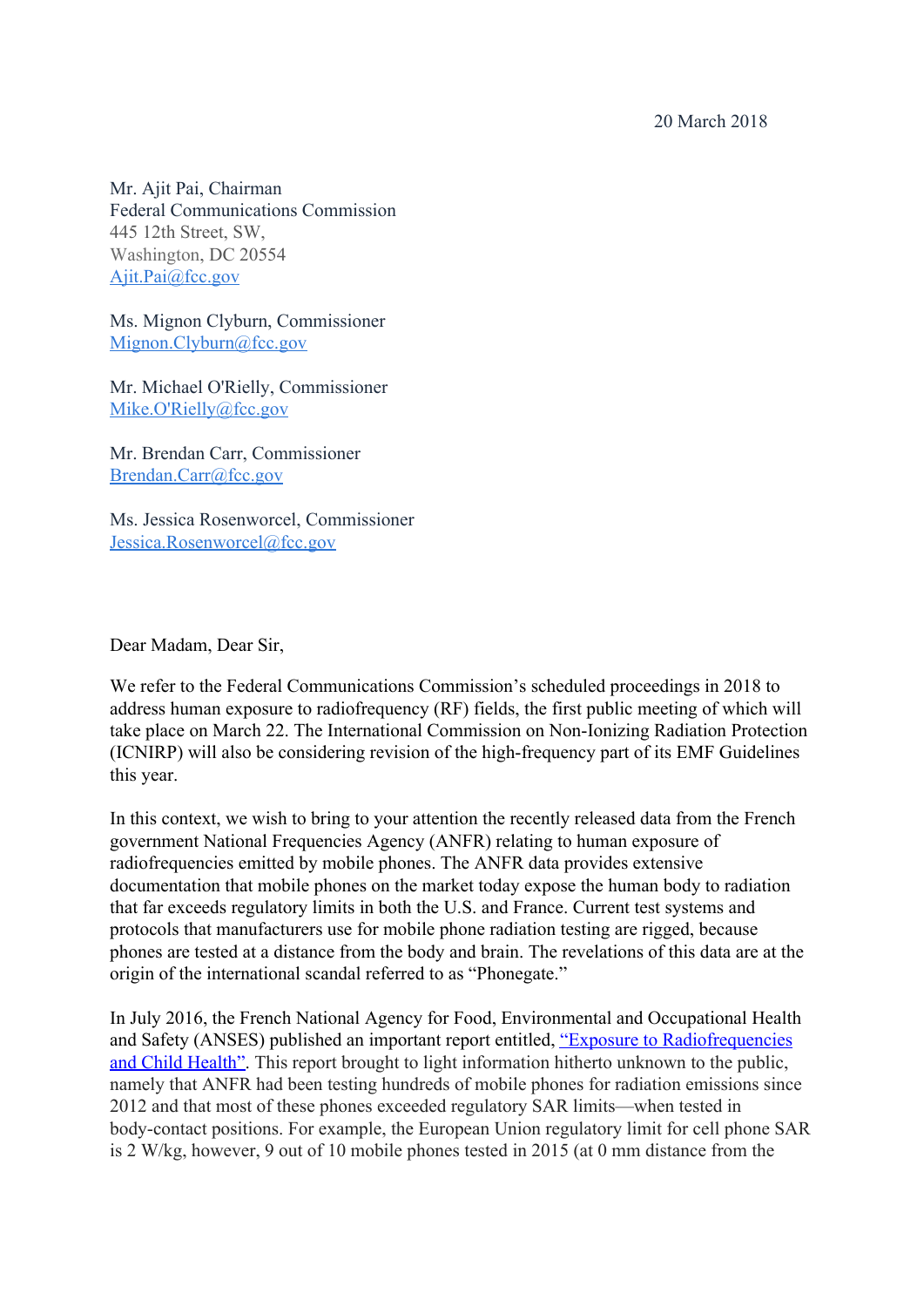body) showed a SAR level higher than 2 W/kg, and 1 out of 4 had a SAR level higher than 4 W/kg.

Manufacturers test mobile phones for radiation SAR values *with a distance* between the phone and the body, and manufacturers instruct consumers to keep at least this specific distance from their phones. However, these instructions to keep a distance between the phone and body are hidden deep in unread mobile phone manuals or embedded within the operating system. ANFR tested phones at the manufacturers' stipulated separation distances *and also at 0 mm distance* to replicate common consumer behavior of holding the phone close.

People use phones in positions of close body contact every day. They rest phones on their abdomens, tuck phones in their tight pants pockets and sleep with phones against their heads. However, the public was unaware of the ANFR testing until the 2016 ANSES Report was published.

In June 2017, after several legal actions brought by our organization, ANFR eventually released the first data set of partial results of the SAR tests that it conducted on 379 mobile phones selected from stores between 2012 and 2016. ANFR measurements show that the leading mobile phones sold in France, as well as in Europe, exceed the European regulatory thresholds for the SAR trunk and extremities. Regulations allowed mobile phones to be tested at a distance of 15 to 25 mm from the skin. In June 2016, at the initiative of France, the European Commission adopted a precautionary notice for manufacturers, asking them to test the SAR extremities at 0 mm and the SAR trunk at a few millimeters without any upper limit.

On March 8, 2018, ANFR published the second data set of the complete SAR measurement reports of 442 cell phones tested until 2017. [The results of the tests can be viewed on ANFR's](https://data.anfr.fr/explore/dataset/das-telephonie-mobile/table/?disjunctive.marque&disjunctive.modele) [DATA site.](https://data.anfr.fr/explore/dataset/das-telephonie-mobile/table/?disjunctive.marque&disjunctive.modele)

This issue was the subject of our [presentation given at the scientific symposium organized by](https://www.youtube.com/watch?v=hBW9I3yIlw8) [the Environmental Health Trust](https://www.youtube.com/watch?v=hBW9I3yIlw8) on July 31, 2017, in Jackson Hole, Wyoming, "Phonegate Cell Phone Radiation Tests of France Violate Safety Limits." For years, Environmental Health Trust scientists and advisors have [published](http://iopscience.iop.org/article/10.1088/0031-9155/47/23/314/meta) [papers](https://ehtrust.org/wp-content/uploads/Gandhi-et-al.-2011-1.pdf) on how the current mobile phone test protocols are deeply flawed and allow consumers to be exposed to radiation that exceeds regulatory thresholds.

The French government ANFR test data provides clear documentation that many, if not all, mobile phones emit RF energy at a level that far exceeds not only European limits of 2.0 W/kg, but also exceeds the U.S. government SAR limit of 1.6 W/kg for the body. This is not merely a European issue as it applies to mobile phones sold worldwide (including the United States, Canada, Australia and China).

In January 2018, the Finnish deputy to the European Parliament [raised the subject of the](http://www.europarl.europa.eu/sides/getDoc.do?pubRef=-%2F%2FEP%2F%2FTEXT+WQ+E-2018-000081+0+DOC+XML+V0%2F%2FEN) [impact of cell phone radiation on the health of European citizens,](http://www.europarl.europa.eu/sides/getDoc.do?pubRef=-%2F%2FEP%2F%2FTEXT+WQ+E-2018-000081+0+DOC+XML+V0%2F%2FEN) referring to the ANFR test measurement results. On March 15, [the European Commission replied,](http://www.europarl.europa.eu/sides/getAllAnswers.do?reference=E-2018-000081&language=EN) explaining the steps it had taken to date on this issue, which we find unsatisfactory.

The European standards are more lenient than the U.S. regulatory limits adopted by the FCC in 1996. The U.S. SAR limits for the general public are 1.6 W/kg SAR averaged over 1 g of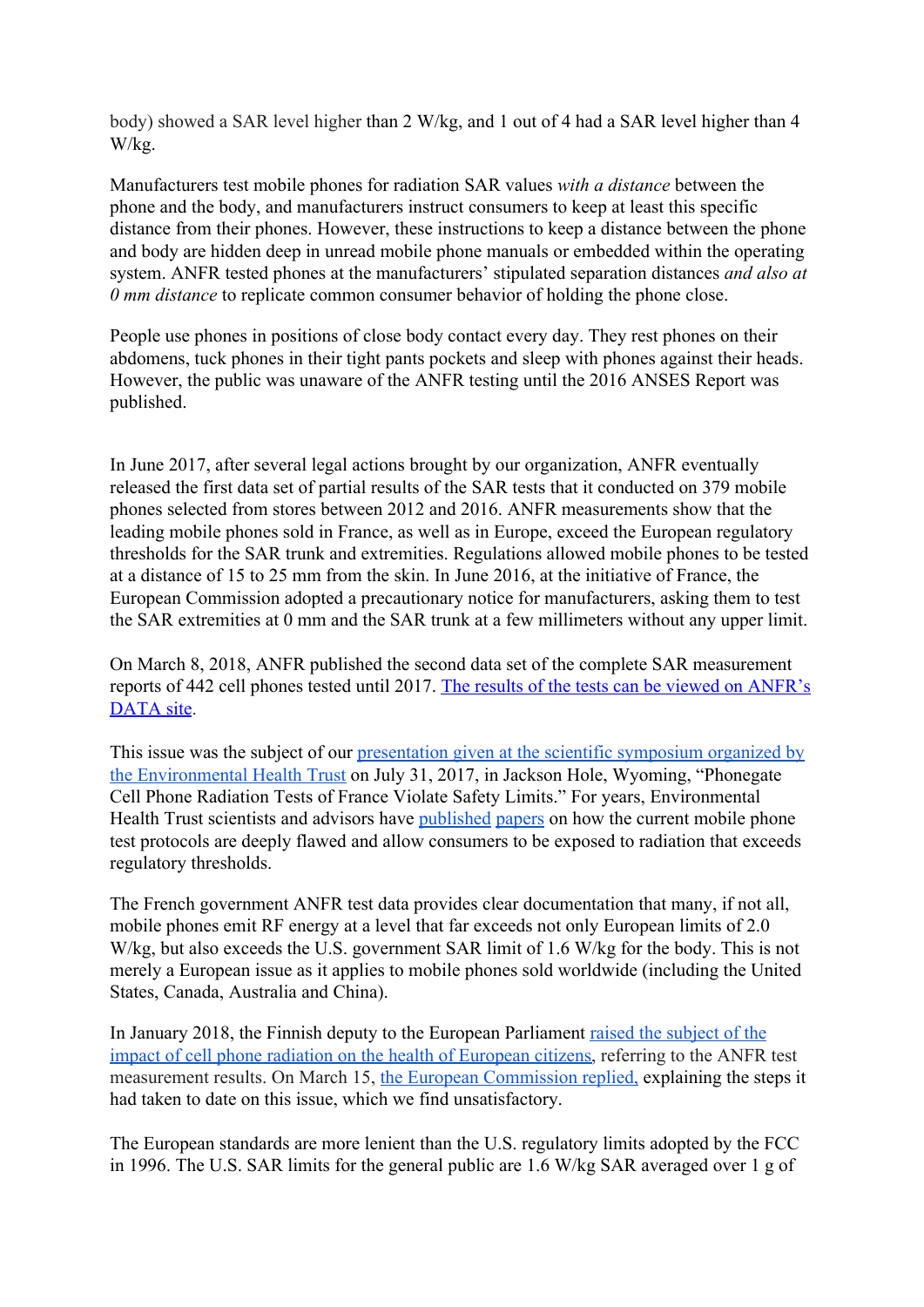tissue for 6 minutes for the SAR head, trunk, arms and legs and 4.0 W/kg SAR averaged over 10 g of tissue for 30 minutes for SAR extremities, which are the ear, wrist, hands, ankles and feet. In contrast, the European limits not only allow a 2 W/kg SAR but also average that SAR over 10 grams rather than 1 gram of tissue. Thus, one needs to convert a SAR that uses the European 10 gram average protocol to the FCC 1 gram average in order to compare the numbers.

## **Converting the European 10 gram SAR to a U.S. FCC 1 gram SAR**

Scientific documentation indicates that because European test protocols use 10 grams and U.S. test protocols use 1 gram, the computation to convert the French test results to U.S. FCC testing methods involves roughly doubling to tripling the European SAR value.

"A mobile phone compliant with the ICNIRP standard of 2.0 W/kg SAR in 10 g of tissue may lead to a 2.5 to 3 times excess above the FCC standard of 1.6 W/kg in 1 g of tissue (i.e., 4-5 W/kg in a cube of 1g of tissue)." ([Gandhi 2011](https://pdfs.semanticscholar.org/9c04/150c2603ba62b498f7794f6aa441e4971458.pdf))

For scientific documentation we refer you to these studies:

- 1. [Some present problems and a proposed experimental phantom for SAR compliance](https://www.ncbi.nlm.nih.gov/pubmed/12043816) [testing of cellular telephones at 835 and 1900 MHz](https://www.ncbi.nlm.nih.gov/pubmed/12043816)
- 2. [Inaccuracies of a Plastic "Pinna" SAM for SAR Testing of Cellular Telephones](http://ieeexplore.ieee.org/document/1318798/?denied) [Against IEEE and ICNIRP Safety Guidelines](http://ieeexplore.ieee.org/document/1318798/?denied)
- 3. [SARs for pocket-mounted mobile telephones at 835 and 1900 MHz.](https://www.ncbi.nlm.nih.gov/pubmed/12502051)

Thus, a mobile phone tested at 7 W/kg by ANFR would have a SAR 2 to 3 times higher, i.e. 14 W/kg to 20 W/kg for 1 g of tissue, and up to nearly 15 times the legal threshold allowed in the U.S., as indicated in the [table of ANFR test results at manufacture set distance and](https://ehtrust.org/france-cell-phone-radiation-tests-make-model-sar-radiation-measurements-379-phones/) [minimum FCC equivalent.](https://ehtrust.org/france-cell-phone-radiation-tests-make-model-sar-radiation-measurements-379-phones/)

Furthermore, the current SAR test system protocols do not take into account the unique physiology of children, who have smaller heads and thinner skulls than adults. This allows RF energy to penetrate more deeply into their brains due to the shorter distance from their skull to their brain center.

In addition, it has been documented that when it comes to SAR testing there can be a margin of error 30% plus or minus in regards to the psSAR. [Read the Inquiry letter to the FCC.](https://ehtrust.org/wp-content/uploads/Swankin-Turner-Letter-to-FCC-w-signature.pdf) This means the SAR could be far higher than tests document.

SAR tests in the laboratory are under controlled conditions that do not represent real-life environments, especially in regards to metal implants or metal near the body. Published [research](http://ieeexplore.ieee.org/document/1364135/?part=1) shows that eyeglasses with metal frames and [metal jewelry](http://iopscience.iop.org/article/10.1088/0031-9155/53/5/002/meta) can affect the SAR levels. For example, a [study](https://www.ncbi.nlm.nih.gov/pubmed/7748204) found the SAR measured in the eye closest to the phone increased up to almost 30% when metal glasses were a part of the calculation. Similarly, [publications](http://onlinelibrary.wiley.com/doi/10.1002/bem.20245/abstract) have reported that the peak SAR can be up to 25% higher when a 900 MHz phone is pressed up to an ear pierced with a metallic object such as an earring. Another [study](http://www.jurnalteknologi.utm.my/index.php/jurnalteknologi/article/view/6289/4149) looked at the SARs into the leg and reproductive organs when a cell phone was placed in a pocket alongside a keychain with a metal ring and found that the presence of a metallic ring significantly increases the averaged 10 g SAR inside the testicle by more than 20% at 1.8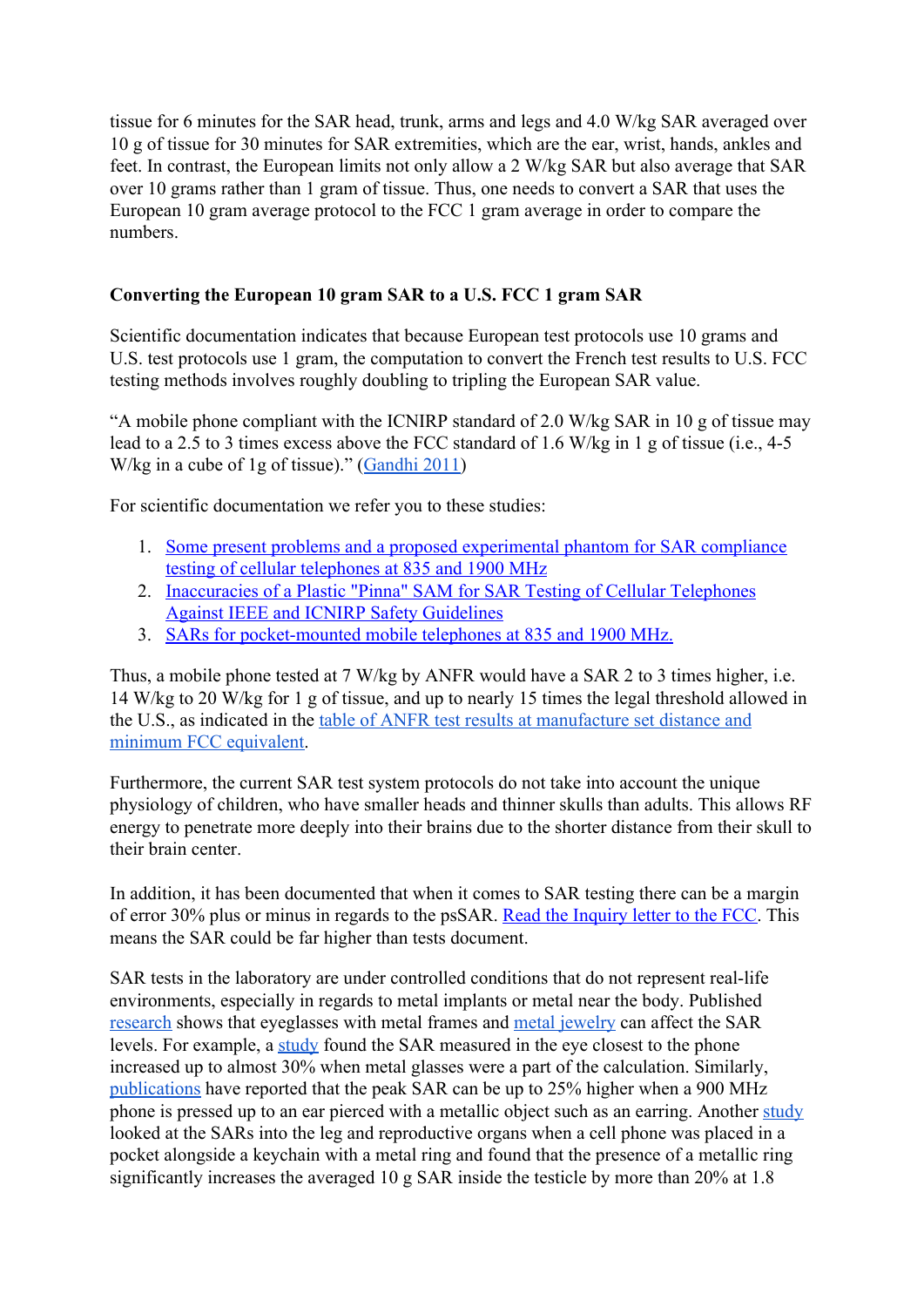GHz. Additionally, many persons have a variety of metal implants in their body, such as dental implants, skull plates, the pins used for broken bones, hip replacements and brain implants. Metallic implants inside the body have been found to [increase](http://onlinelibrary.wiley.com/doi/10.1002/bem.20224/abstract) the SAR levels in [several](http://ieeexplore.ieee.org/document/556774/) [studies](https://www.ncbi.nlm.nih.gov/pubmed/17301450). Increased SAR levels in the brain and body tissue from implanted metal is a serious concern that mobile phone SAR test protocols and regulatory agencies have not addressed.

During the Peer Review meeting on 26-28 March, we are delivering our [comments](https://www.phonegatealert.org/wp-content/uploads/2018/03/Association-Alerte-Phonegate-Peer-review-NTP-12-march-2018-.pdf) on the NTP studies in person, including our reaction to John Bucher's presentation at the February 2 telephone press conference.

The Food and Drug Administration is aware of the French tests and studies. The subject was officially raised by the Environmental Health Trust ([EHTrust.org](http://ehtrust.org/)), our partner in the U.S. In June and September 2017, the Executive Director of Environmental Health Trust, Theodora Scarato, wrote to the FDA to inform them of the results of the ANFR tests and of the ANSES scientific report. Scarato also informed the FDA that cell phones exceeded FCC limits when tested in body-contact positions and provided documentation.

However, the FDA simply wrote back October 18, 2017 that "the information is interesting and we would like to see the experimentation in its entirety." Note: The reports are now posted in their entirety and the FDA has been informed of this.

When asked if the FDA was OK with regulatory limits being violated, they responded. "FDA is not saying that it is OK to exceed a regulatory limit. We stated that there is a large safety factor built into these regulatory limits. Please contact FCC regarding their compliance testing and enforcement policies regarding their regulatory limits."

When asked "What is the SAR limit violation of which the public will be informed by the FDA that cell phones violate US regulatory SAR limits?" The FDA did not respond. Will the FDA act if a phone exceeds the regulatory limit by 5 times or 10 times or 20 times? How high does the radiation SAR value need to go to trigger an FDA response? However, instead of responding to the question asked on October 18, 2017, Dr. Daniel Kassiday, Radiation Safety Engineer, wrote on behalf of the FDA, "At this time the FDA has no concerns about the regulatory safety limit set by the FCC."

The FDA has been fully informed that regulatory limits can be violated by common consumer behavior and has failed in its duty to protect public health.

Furthermore, the FDA has stated that the National Toxicology Program findings of increased tumors in rats is not applicable to health risks to people—discounting the association with cancer—allegedly because the NTP used higher exposures than those to which people are exposed. However, the French tests show that, in fact, people can receive exposures that are higher than those used in the 2-year NTP bioassay—between 3 to 12 times higher than the recommended limits—to the areas of their bodies where they hold the phone in contact with their body. Thus, contrary to what FDA replied in their letter of 2017, the NTP study findings are directly relevant to human health, especially when you consider that children will have a lifetime of exposure and they and many adults sleep with their phones, unaware of the radiation exposure.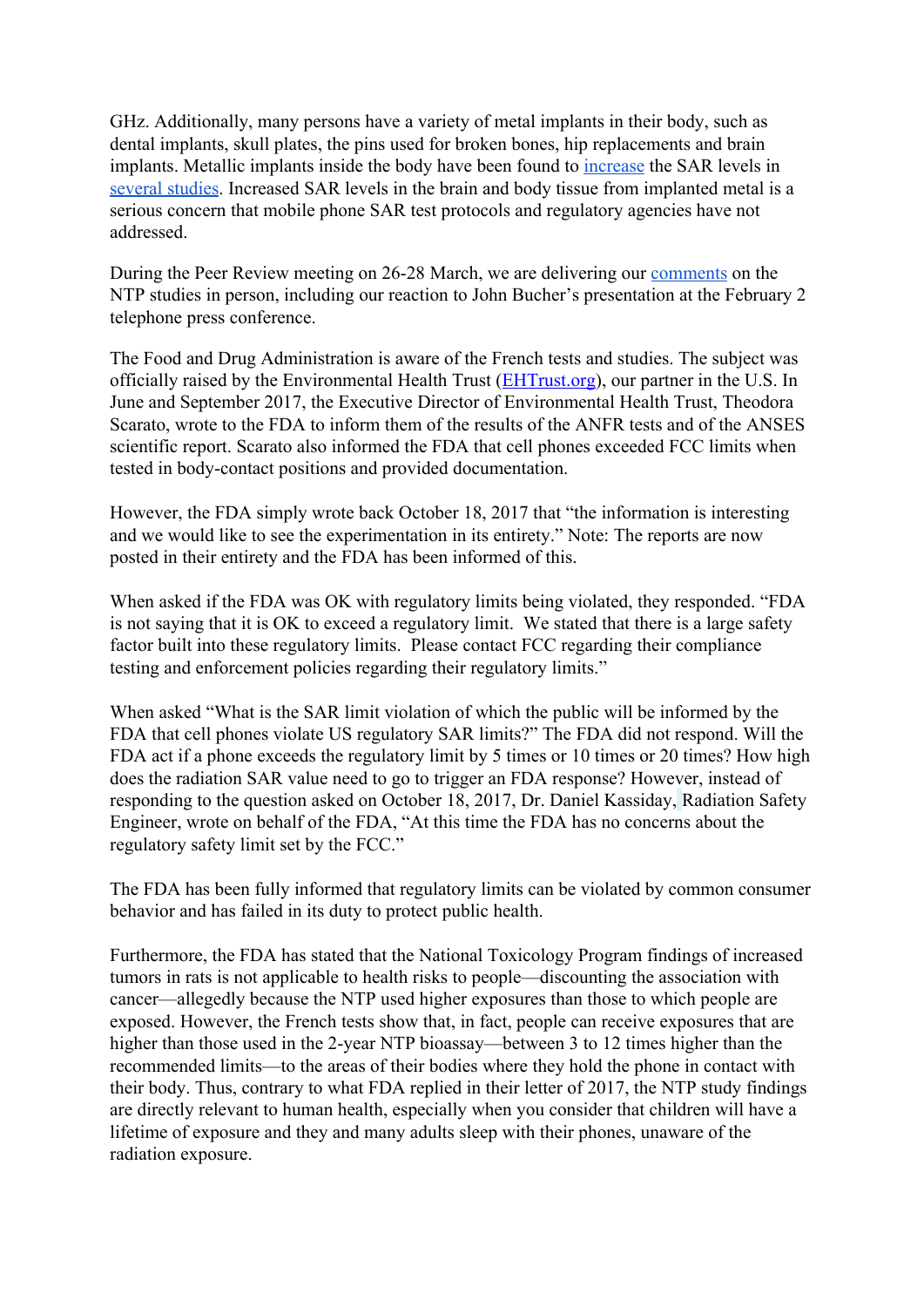Considering that the French documentation on test results has found SARs higher than 6 W/kg, the NTP studies are quite relevant. [We wish to share the important recommendations to](https://www.anses.fr/fr/system/files/AP2012SA0091Ra.pdf) [the French public provided of Roget Genet, Director-General of ANSES, in the July 2016](https://www.anses.fr/fr/system/files/AP2012SA0091Ra.pdf) [report:](https://www.anses.fr/fr/system/files/AP2012SA0091Ra.pdf)

- "Ensure in all circumstances the respect of regulatory limit values of exposure, no matter what type of emitting devices are used and their conditions of use (positioning in contact with the body)"
- "Re-evaluate the pertinence of the specific absorption rate (SAR) used in the establishment of limit values of exposure of people for means of protection against known and proven health effects (thermal effects) of radiofrequencies."
- "And develop a measurement representative of the actual exposure of users of mobile phones, no matter what the conditions of use: signal used, good or bad reception, type of use (calls, loading of data, etc.)

These recommendations echo the [ones made recently by the California Department of Public](https://www.cdph.ca.gov/Programs/CCDPHP/DEODC/EHIB/CDPH%20Document%20Library/Cell-Phone-Guidance.pdf) [Health in December 2017](https://www.cdph.ca.gov/Programs/CCDPHP/DEODC/EHIB/CDPH%20Document%20Library/Cell-Phone-Guidance.pdf). In order to better protect mobile phone users, the Department recommends, for example:

- Keep your mobile phone away from your body, using the speakerphone and avoid keeping it in the pocket or in a bra;
- Use the hands-free kit only for short phone conversations.

These recommendations were also kept secret by the California Department of Public Health since 2009 and were obtained through Dr. Joel Moskowitz's fight for transparency.

In revising these two-decade old standards, we would ask you to consider the documentation from France and Europe, in the revision of the SAR standards regarding human exposure to radiofrequency fields emitted by mobile phones, and recommend measures to better protect the people of the United States and the other countries to which these standards apply. It is also imperative to note the radical change in uses and users of these and and related devices. As the American Academy of Pediatrics has noted, children are not little adults. They advise, and we concur, that the fast-growing brains and bodies of the young can absorb proportionally more RF and that many uses by children should be curtailed.

We sincerely hope that you will review in detail and in depth these SAR measurements from a French national agency and consider the vulnerability of children and infants (who are handed phones and other wireless devices as toys or learning devices, despite the lack of validation of their value for these purposes). There are no validated models for evaluating RF exposures into the young body and brain.

To reflect realistic uses of phones and other mobile wireless devices today, it is also important that the FCC require manufacturers to test all body SARs on contact at 0 mm distance instead of 10 mm for devices to be sold in the U.S. As a reminder, [the new European standard EN](http://eur-lex.europa.eu/legal-content/EN/TXT/?uri=CELEX:32016D0537) [50566/2003](http://eur-lex.europa.eu/legal-content/EN/TXT/?uri=CELEX:32016D0537) requires manufacturers to test the SAR extremities at 0 mm and the SAR trunk at a few mm (without more precision). Other policies that should be undertaken include:

● Actively champion making the SAR test protocol average of 1 g of tissue used in the U.S. the reference at the international level. This will impact the health of hundreds of millions of people.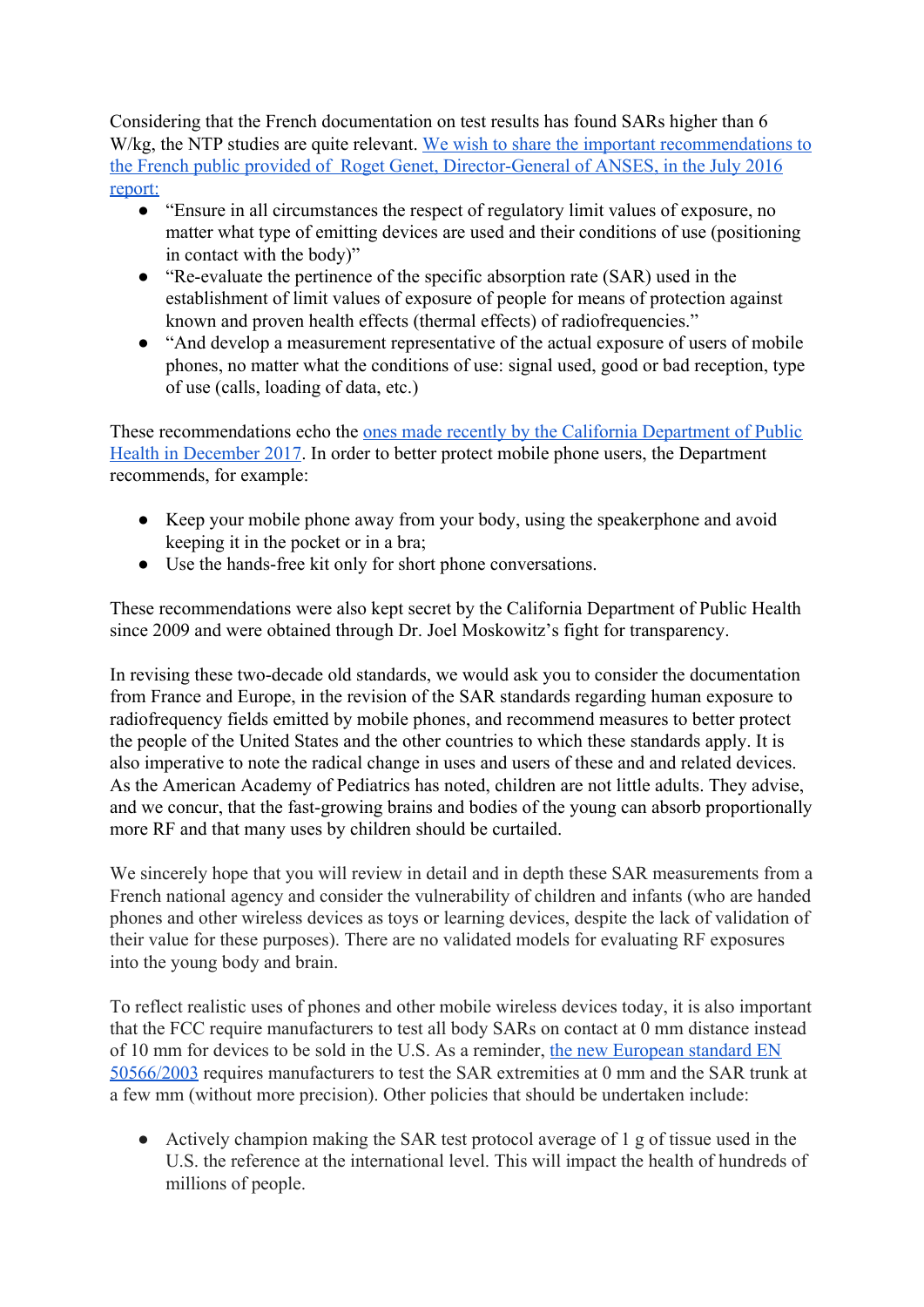- Set a maximum time for testing exposure that is more in line with the reality of use—6 minutes and even 30 minutes do not reflect current uses and underestimate the reality of thresholds of human exposure.
- Ensure that no devices and no algorithms allowing further reduction of the actual exposure values are used by the manufacturers during the tests.
- Require manufacturers to incorporate various common scenarios into the SAR testing so they consider metal glasses and jewelry inside, on or near the body.
- Work with the American Academy of Pediatrics and other health professional organizations to provide lower regulatory thresholds that account for mobile phone use by children, infants and pregnant women by developing a proper safety standard developed by scientists, health agencies, public health experts and medical experts.
- Make the display of all SAR values mandatory—both at point of sales and in advertisements—along with public educational programs to promote safer technology.
- As France and other nations have done, it is critically important that the FCC develop and implement public health campaigns and recommendations to reduce exposure directed primarily at parents, children, pregnant women and medically sensitive populations.

We remain at your disposal for any additional exchange that you or your team wish to have with our association on this subject. We are counting on you to ensure better protection for the public. Implementing these public health and safety measures is critical to ensuring regulatory compliance.

Respectfully yours,

Dr. Marc Arazi President Association Alerte Phonegate

Deva Davis

Devra Davis, PhD, MPH, FACE Visiting Professor of Medicine, The Hebrew University President, Environmental Health Trust Guest Editor in Chief, "Wireless Radiation and Health", a special issue of *Environmental Research,* an Elsevier Publication, in press